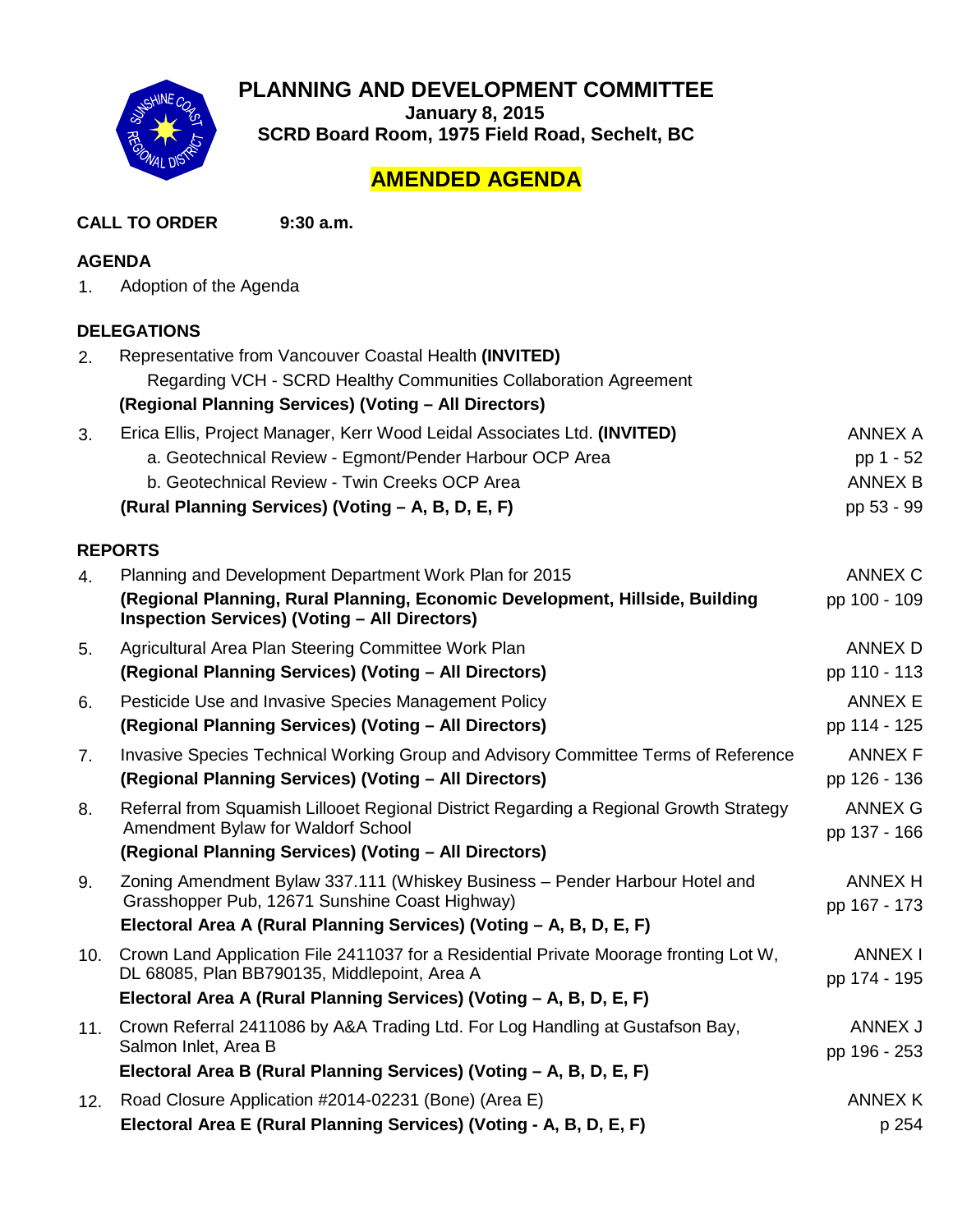|                       | Planning and Development Committee Amended Agenda - January 8, 2015                                                                                                                                                            | Page 2 of 2                    |  |  |
|-----------------------|--------------------------------------------------------------------------------------------------------------------------------------------------------------------------------------------------------------------------------|--------------------------------|--|--|
| 13.                   | Proposed Telecommunications Tower (Altus Group for Eneveldson/Telus) – Area F<br>Electoral Area F (Rural Planning Services) (Voting - A, B, D, E, F)                                                                           | <b>ANNEX L</b><br>pp 255 - 292 |  |  |
| 14.                   | Planning and Development Division Monthly Report - December 2014<br>(Regional/Rural Planning Services) (Voting - All Directors)                                                                                                | <b>ANNEX M</b><br>pp 293 - 300 |  |  |
|                       | <b>MINUTES</b>                                                                                                                                                                                                                 |                                |  |  |
| <b>COMMUNICATIONS</b> |                                                                                                                                                                                                                                |                                |  |  |
| 15.                   | P. Monteith, Executive Correspondence Officer, Office of the Prime Minister dated<br>December 9, 2014<br>Regarding Receipt of Correspondence - SCRD Resolution regarding LNG tankers in<br>Howe Sound and Georgia Strait.      | <b>ANNEX N</b><br>p 301        |  |  |
| 16.                   | Chad Hershler, Executive and Artistic Director, Deer Crossing the Art Farm dated<br>December 19, 2014<br>Regarding Request for Letter of Support for Smart Farm Project.<br>(Rural Planning Services) (Voting - A, B, D, E, F) | ANNEX O<br>pp 302 - 303        |  |  |
| <b>LATE ITEMS</b>     |                                                                                                                                                                                                                                |                                |  |  |
| 17.                   | <b>Building Department Revenues - December 2014</b><br>(Building Department) (Voting - A, B, D, E, F, SIGD)                                                                                                                    | <b>ANNEX P</b><br>pp 304 - 307 |  |  |
| 18.                   | Egmont/Pender Harbour (Area A) APC Minutes of December 17, 2014<br>Electoral Area A (Rural Planning Services) (Voting - A, B, D, E, F)                                                                                         | <b>ANNEX Q</b><br>pp 308 - 310 |  |  |

# **IN CAMERA**

*That the public be excluded from attendance at the meeting in accordance with Section 90 (1) of the Community Charter.*

# **ADJOURNMENT**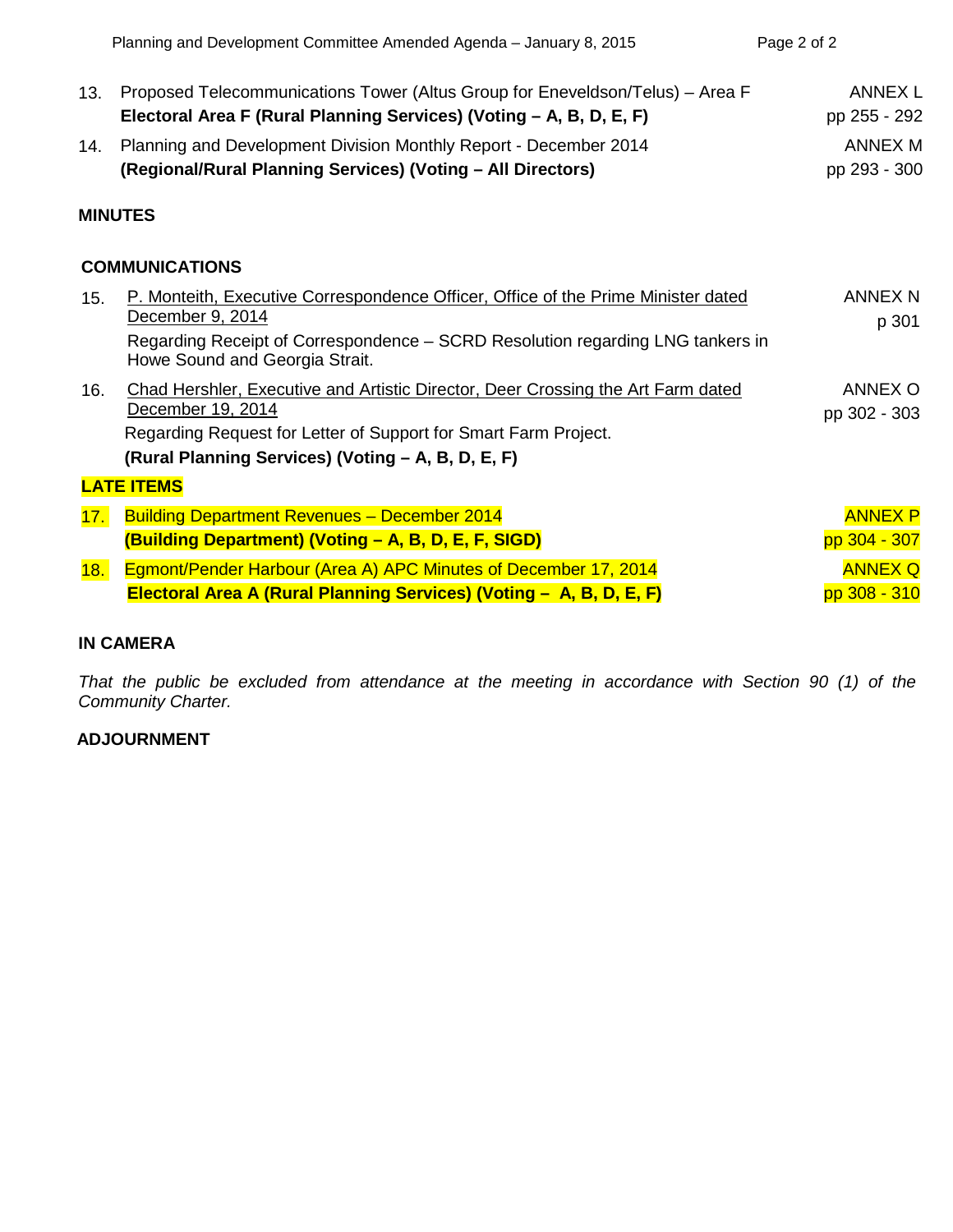# <span id="page-2-0"></span>**SCRD STAFF REPORT**

| <b>DATE:</b> | January 5 <sup>th</sup> , 2015                                        |
|--------------|-----------------------------------------------------------------------|
| TO:          | Planning and Development Committee $-$ January 8 <sup>th</sup> , 2015 |
| FROM:        | <b>Building Department</b>                                            |
| RE:          | <b>Building Department Revenues for December 2014</b>                 |

# **RECOMMENDATION:**

**That** the report regarding Building Permit revenues for December 2014 be received for information**.** 

# **DISCUSSION:**

The number of building permits and revenue for the month of December is slightly lower when compared with the previous year. This may be partly due to the introduction of the new Energy Code requirements that came into effect on 19th December 2014.

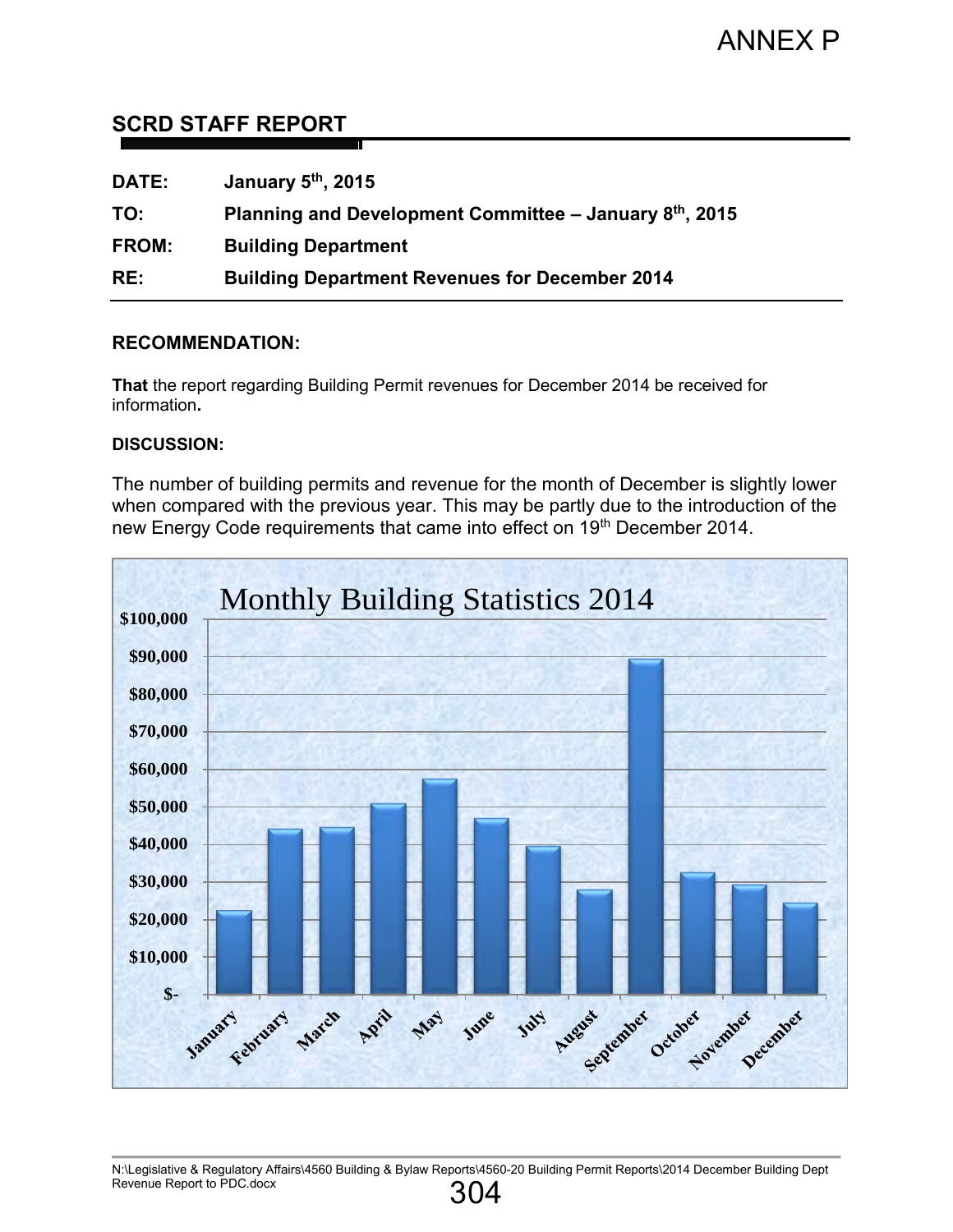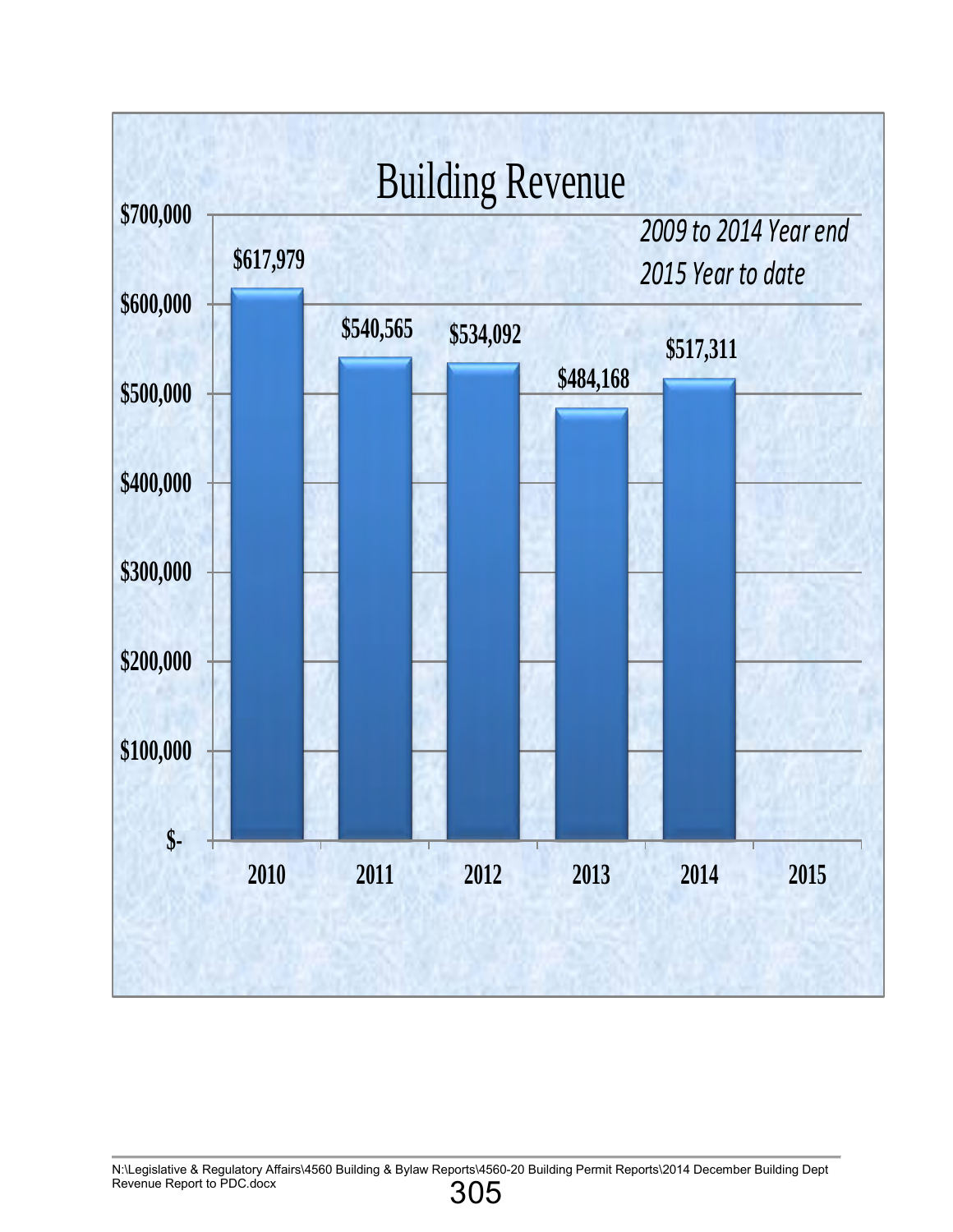

N:\Legislative & Regulatory Affairs\4560 Building & Bylaw Reports\4560-20 Building Permit Reports\2014 December Building Dept Revenue Report to PDC.docx 306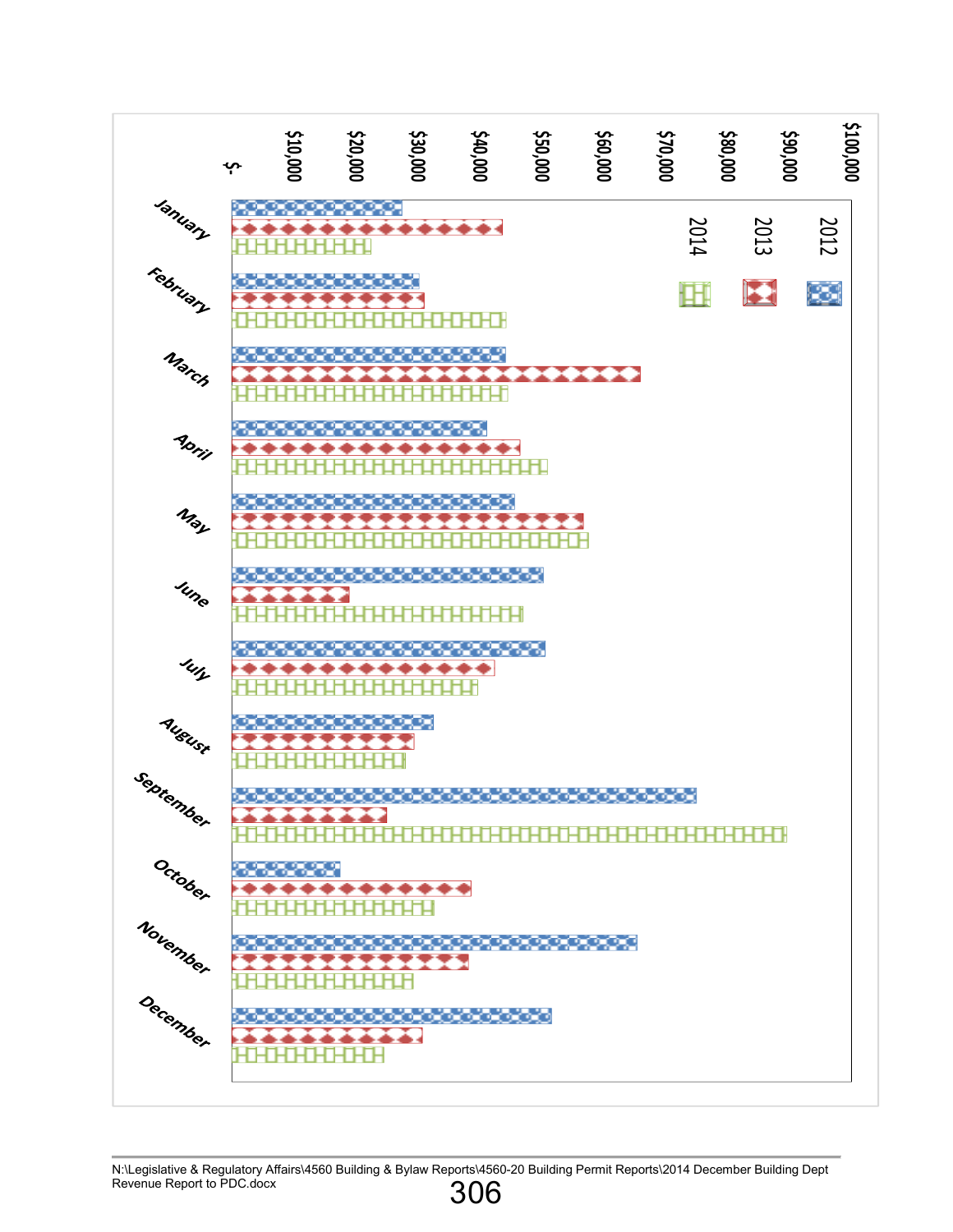#### SUNSHINE COAST REGIONAL DISTRICT

Permit Type: All District:  $A$ AllAreas Area:



**BP5700** Page: 1 Date: Jan 06, 2015 Time: 7:58 am Status Code: ISSUED Year: 2014 12 To 12 Period:

### **BUILDING DEPARTMENT MONTHLY REPORT** For the Month of: December 2014

| Three Year Construction Type Comparison |                 |                     |                 |  |  |  |  |
|-----------------------------------------|-----------------|---------------------|-----------------|--|--|--|--|
| <b>Work Code Description</b>            | 2014            | 2013                | 2012            |  |  |  |  |
| ADDITION AND ALTERATION                 | 5               | 5                   | Free <b>5</b>   |  |  |  |  |
| WOOD STOVE / CHIMNEY                    | 0               | o                   | 0               |  |  |  |  |
| <b>AUXILIARY DWELLING</b>               | n               |                     | 0               |  |  |  |  |
| <b>COMMERCIAL CONSTRUCTION</b>          |                 |                     | 2               |  |  |  |  |
| <b>DEMOLITION</b>                       | n               |                     | 0               |  |  |  |  |
| <b>AGRICULTURAL BUILDING</b>            |                 |                     | ٥               |  |  |  |  |
| <b>INDUSTRIAL BUILDING</b>              | o               |                     | o               |  |  |  |  |
| MULTIFAMILY DWELLINGS                   | o               |                     | o               |  |  |  |  |
| <b>NEW CONSTRUCTION</b>                 | o               |                     | ٥               |  |  |  |  |
| <b>SWIMMING POOL</b>                    | o               |                     | ٥               |  |  |  |  |
| plumbing fixtures only for SFD          | o               |                     | ٥               |  |  |  |  |
| PERMIT RENEWAL                          | o               |                     | o               |  |  |  |  |
| SINGLE FAMILY DWELLING                  | 9               |                     | 6               |  |  |  |  |
| SINGLE FAMILY DWELLING                  | o               |                     |                 |  |  |  |  |
| Special Inspection                      | o               |                     |                 |  |  |  |  |
| <b>TEMPORARY PERMIT</b>                 | o               |                     | ٥               |  |  |  |  |
| <b>TENANT IMPROVEMENT</b>               |                 |                     | o               |  |  |  |  |
| <b>UPGRADE</b>                          |                 |                     | o               |  |  |  |  |
| <b>RETAINING WALL</b>                   |                 |                     |                 |  |  |  |  |
| WOOD STOVE/ CHIMNEY                     |                 |                     | 0               |  |  |  |  |
| <b>AUXILIARY BUILDING</b>               |                 |                     | 8               |  |  |  |  |
| <b>CHANGE OF USE</b>                    | 0               |                     | 0               |  |  |  |  |
| <b>Total Permits:</b>                   | 16              | 22                  | 24              |  |  |  |  |
| <b>Total Billings:</b>                  | 24,486.50<br>s. | 28,912.50<br>s.     | 32,897.50<br>s. |  |  |  |  |
| <b>Total Project Values:</b>            | \$2,206,000.00  | \$2,302,725.00      | \$2,196,080.00  |  |  |  |  |
| <b>Cumulative Values:</b>               | \$43,506,260.00 | s.<br>37,355,293.00 | \$45,725,874.00 |  |  |  |  |
|                                         |                 |                     |                 |  |  |  |  |

| <b>District Breakdown</b> |                      |                                |                       |                             |  |  |  |
|---------------------------|----------------------|--------------------------------|-----------------------|-----------------------------|--|--|--|
| <b>District Name</b>      |                      | <b>Total Number of Permits</b> | <b>Total Billings</b> | <b>Total Project Values</b> |  |  |  |
| Area A                    |                      | 3                              | 5,966.50              | 483,000.00                  |  |  |  |
| AREA B                    |                      | 5                              | 10,678.00             | 1,021,000.00                |  |  |  |
| Area D                    |                      | 4                              | 3,926.00              | 374,000.00                  |  |  |  |
| Area E                    |                      | 4                              | 3,916.00              | 328,000.00                  |  |  |  |
|                           | <b>Grand Totals:</b> | 16                             | 24,486.50             | 2,206,000,00                |  |  |  |
|                           |                      |                                |                       |                             |  |  |  |

Respectfully,

Paul Preston Chief Building Inspector

N:\Legislative & Regulatory Affairs\4560 Building & Bylaw Reports\4560-20 Building Permit Reports\2014 December Building Dept Revenue Report to PDC.docx 307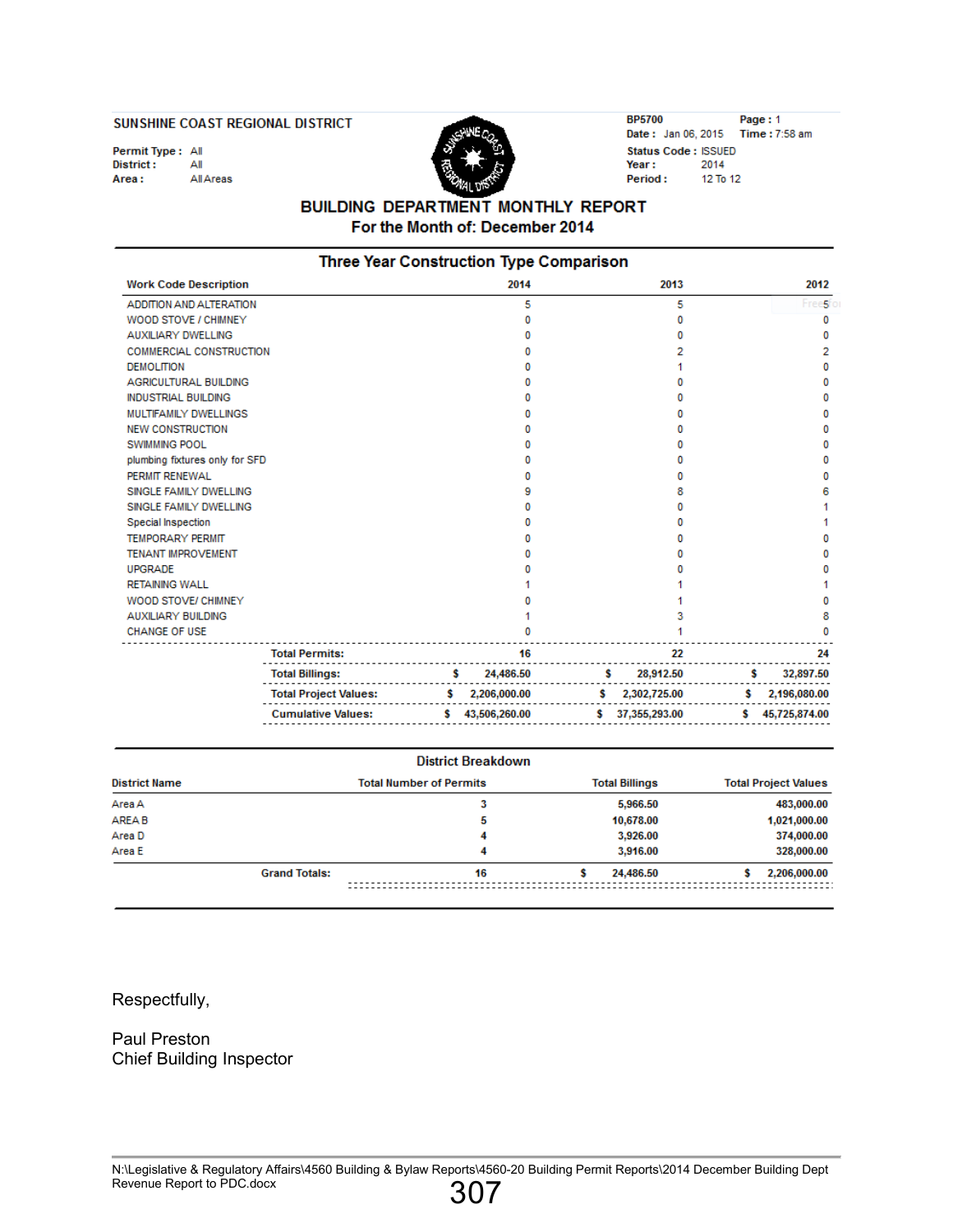

### **AREA 'A' MINUTES**

#### <span id="page-6-0"></span>**SUNSHINE COAST REGIONAL DISTRICT REFERRALS ADVISORY PLANNING COMMISSION MEETING LIBRARY ROOM, PENDER HARBOUR SECONDARY SCHOOL, MADEIRA PARK WEDNESDAY, DECEMBER 17, 2014 AT 7:00PM**

- Present: G. Craig (Chair), J. Dickin, L. Falk, A. Thomson, D. Burnham, A. Skelley, F. Mauro (Area A Director) and C. Patterson (Secretary).
- Regrets: R. Metcalfe, G. McBain, C. McEachern, J. McOuat, G. Park and J. Hall.
- Guests: S. Pope for Crown Land Application File 2411073, E. Kay for Crown Land Application File 2411037 (Wilson), S. Lowell, T. Agnew, T. Johnson, C. Smith, M. Elliot, B. Ford, P. Jones and B. Straight.

# **CALL TO ORDER:** 7:03 P.M.

### **NEW BUSINESS**

1. Crown Land Application File 2411037 for a Residential Private Moorage fronting Lot W, DL 6085, Plan BB790135, Middlepoint, Area A

Five members of the Area A APC Committee attended a site visit December 12, 2014, which along with reports recently received, has helped provide clarity on the proposed application.

Discussion included the following points:

- New application will jut out into the water 93 meters, which is more extensive than the north tenure would have had to be.
- One reason for the move further south is to protect a creek area near to the northern original tenure.
- Construction contractor has been noted to say he cannot guarantee the safety of the boats in strongly adverse weather. E. Kay felt the wind force would have to be hurricane level to impact this dock to such a degree.
- One committee member, who had attended the site visit, did not feel that any particular tenure site was better than another for boat safety along that point of the coast.
- Concern was raised for foreshore access and what has been done to accommodate persons using that area. E. Kay says the plans call for a two meter clearance at the shoreline and in the water to provide access for kayakers, swimmers, canoeists, paddle boarders and other foreshore users.
- Another comment noted that the dock blocks neighbour's views, is directly in front of a public right-of-way, has potential for environmental concerns and that this large scale dock and breakwater sets a precedent, particularly for open ocean properties. Too many breakwaters along the outer coast could have unintended consequences for the marine environment and be unsightly as well.
- A question was raised whether the Bio Report, which mentioned required protecting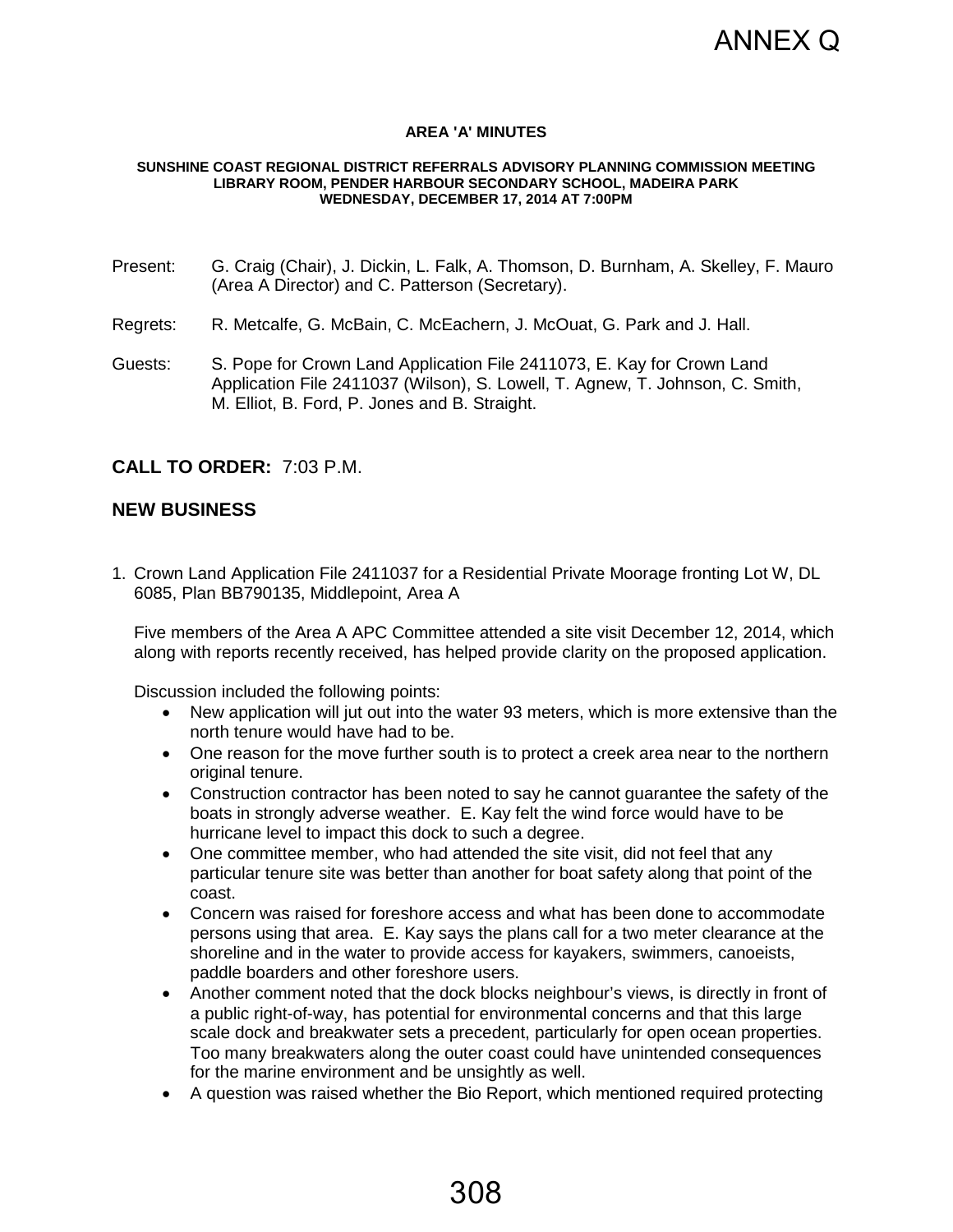of the eelgrass beds, has been followed. E. Kay said this was already taken into account in the new drawings for the plan.

- An inquiry was made whether any other options were considered instead of using the breakwater system. E. Kay said other options were looked into and the breakwater system is the current choice.
- E. Kay was asked if any meetings with nearby neighbours have occurred. He has met briefly with A. Hognestad and has offered to hold more meetings with that neighbour in Vancouver.
- One Committee Member is not convinced that the lease site needs to be moved nor the scale enlarged to such a degree.
- Another question raised was whether this new location was chosen due to weather exposure. E. Kay said that was one of many considerations. Prevailing southern summer winds from overland was the concern at this south tenure location.

At this point Guests were invited to speak. They raised the following points:

- The Marbeled Murrelet, which is a threatened species, spends time in the Caron Range and comes to Middlepoint Bight for molting season (one month where they cannot fly and must have rich feeding tidal grounds). This area is also used by five known pairs during breeding season and other Murrelet's as a feeding zone. This impact was not mentioned in the application.
- The area of Middlepoint Bight is designated a Rockfish Conservation Area by DFO. This impact was not mentioned in the application.
- Neighbour's concerns have not been addressed to date.
- The dock does not orient to the natural trend of the land.
- The public park, as designated by the OCP, is in the right-of-way and will be affected by this application.
- Concern was expressed that the Land Use Operational Policy Private Moorage is not being followed when it has written guidelines to have one ramp /dock leading to one modest float, not four large floats as in this application.
- Also of concern is that the dock will impact the eelgrass beds, that public access will be impeded by such a large float and whether the breakwater system will cause a build-up of debris in the area.
- Another expressed concern on the large scale of the project and its location in front of the public right-of-way.
- The potential for another dock to be tenured in front of Lot 4 is disquieting.
- A number of animal species will likely be affected by this project, not just the Marbled Murrelet but also mink whom live near there.

# **Motion: Moved by A. Skelley and seconded by L. Falk**

**It is moved that this APC is concerned about the size of, and the possible effects of, the proposed breakwater structure and dock in this location on marine habitat and marine animals. We are of the opinion that best management practices as set out in governmental literature are not being followed in their entirety and that insufficient effort has been made by the proponent to contact adjacent owners who are likely to be affected adversely by the proposal, and in the circumstances we do not support this application for a residential private moorage. Further, if the Province were to consider approving this application, we recommend that their policy mandating written support from adjacent neighbours be incorporated therein. PASSED**